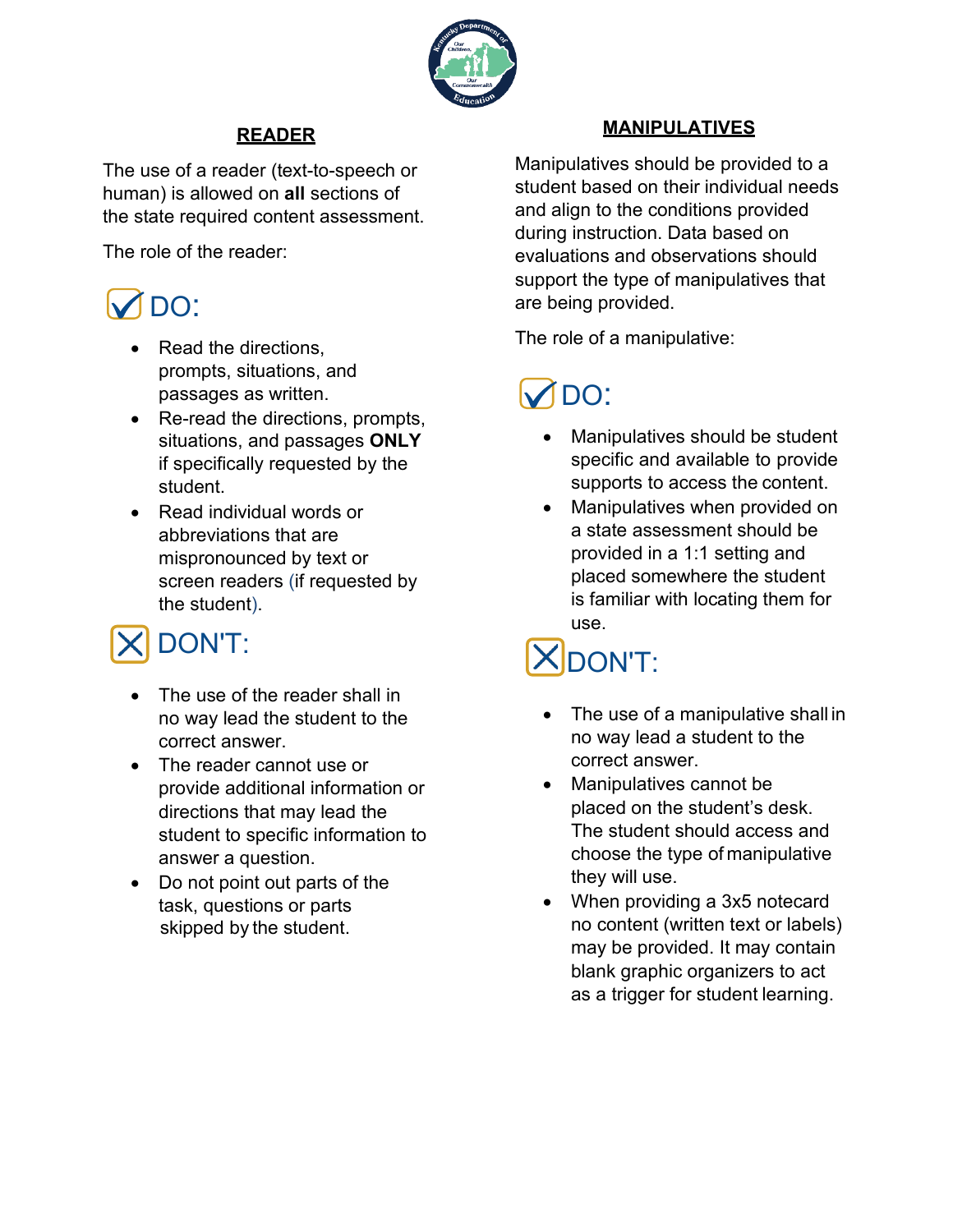### **SCRIBE**

A scribe shall be provided to a student who has a verified disability documented in their plan that impacts written expression, does not allow translation of thoughts into written language or use print, cursive techniques or technology.

The role of the scribe:

## **M** DO:

- Record what the student dictates word for word.
- Format, capitalize and punctuate the student's writing as directed by the student.
- Give the written product to the student to edit or revise.

## DON'T:

- The scribe shall in no way lead the student to the correct answer.
- A scribe shall not be used as a replacement for writing instruction or technology.
- The scribe shall not alter, edit or revise a student's own ideas, revisions or edits.

### **ASSISTIVE TECHNOLOGY**

An assistive technology device, as defined by (20 U.S.C. 1401 (1), is any item, piece of equipment or product system whether acquired commercially, off the shelf, modified, or customized that is used to increase or improve functional capabilities of individuals with disabilities.

The role of assistive technology:

## $\sqrt{)}$  DO:

- Provide assistive technology during the state-required assessments that have been used on a routine basis during instruction and are permitted for assessment purposes.
- If the use of special equipment such as talking calculators or electronic dictionaries during the state assessment would influence the performance of another student, the assessment should be administered in an alternative setting or with headphones.

## DON'T:

The use of assistive technology should in no way lead the student to a correct answer.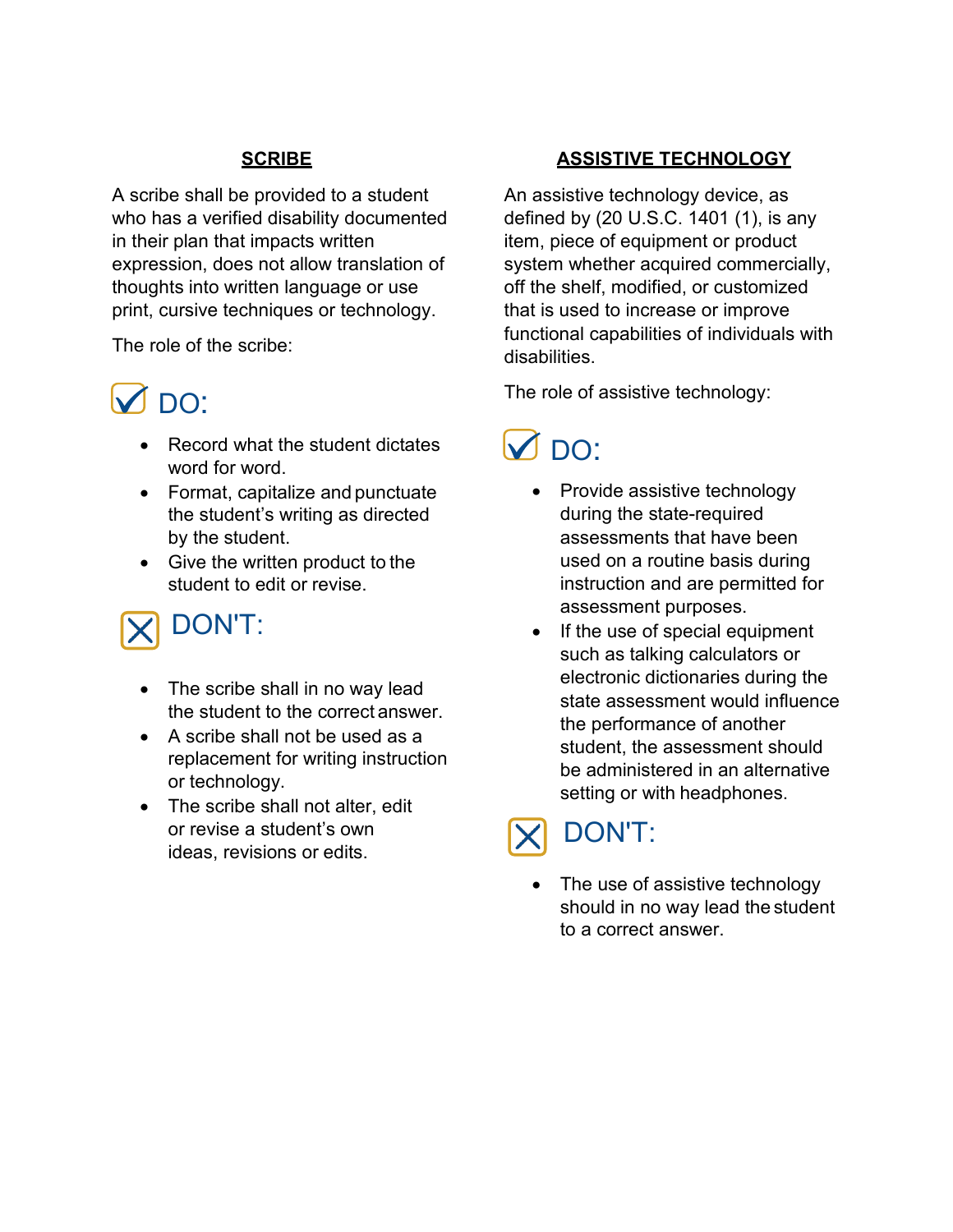### **CALCULATOR**

The use of a calculator is allowed on all sections of the state required assessment including the section labeled Non-Calculator as long as the identified disability is represented in the student's plan.

The role of the calculator is:

### **M** DO:

- Some students in need of a calculator not found on the approved calculator list may submit a written request to the Office of Assessment and Accountability (OAA). OAA will consider the request.
- Provided on a routine basis during instruction.

### DON'T:

- The use of a calculator shall in no way lead a student to the correct answer.
- A calculator shall not be used as a replacement for mathematics instruction or assistive technology.

#### **Examples**

For a list of prohibited calculators visit the Kentucky Department of Education webpage.

#### **EXTENDED TIME**

The use of extended time on the state required assessments shall be utilized as long as the student is demonstrating on-task efforts which allow the student to make constructive progress on completing their assessment responses.

The role of extended time is:

## $M$  DO:

- Extended time is permitted as long as the student is engaged and attempting to complete the assessment in the time allotted.
- Extended time is permitted as long as the plan demonstrates that time and a half or double time is needed on the state required assessment.

## DON'T:

- The use of extended time shall in no way lead a student to a correct answer.
- Student has not been engaged during the regular time provided. Made no attempt to complete the assessment.